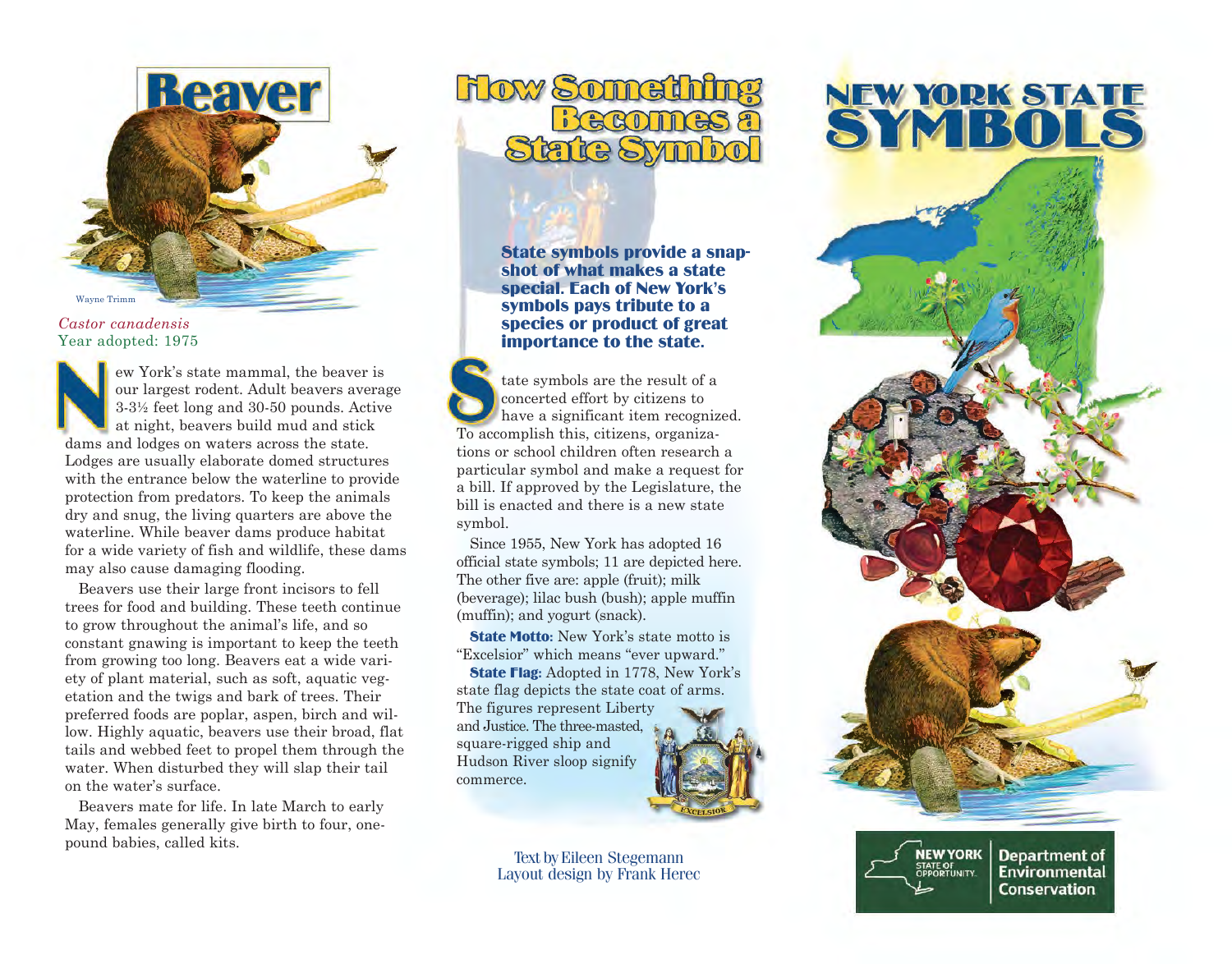

*Sialia sialis*  Year adopted: 1970

New York bird<br>
areas like ew York's state bird, the Eastern bluebird is one of the first birds to return north in the spring. Members of the thrush family, bluebirds occur in open areas, like fields, orchards and gardens, where they dine on a variety of insects and occasionally fruit. Male bluebirds are striking with a rusty-orange breast and bright blue head, back, wings and tail. Females are duller.

Bluebirds nest in bird boxes and in holes in trees made by other birds like woodpeckers. Once considered rare, the Eastern bluebird is more common today because of factors that include the ban of the pesticide DDT, protection of open spaces, and volunteer efforts to provide nesting boxes. Many people put up special nesting boxes along fence rows for bluebirds, to supplement natural nesting cavities. Along U.S. Route 20, there is a trail of bluebird boxes that stretches nearly 400 miles.

*Acer saccharum*  Year adopted: 1956

Wayne Trimm

ew York's state tree is the sugar maple. It is a magnificent forest tree that is abundant everywhere upstate. The tree is best known for its "helicopter" seeds, the sugar and syrup made from its clear spring sap, and its brilliant red or yellow-orange fall foliage. A mature sugar maple can be 60 to 80 feet tall and have a trunk more than two feet in diameter. It makes an excellent shade tree.

**Sugar Maple** 

Maple sugar and syrup are made from the sweet sap that flows through the trunk of the sugar maple; something the northeastern Native Americans were making before Europeans arrived. It takes 40 gallons of sap to make one gallon of maple syrup!

In addition to syrup, the sugar maple is prized for its wood. It is hard, strong, closegrained, and tough with a fine, satiny surface, and is in great demand for furniture, flooring, veneer, interior finish, and as a high-quality fuel wood.





#### *Salvelinus fontinalis*  Year adopted: 1975/2006

 $\frac{1}{2}$  irst adopted as the state fish in 1975, the brook trout was re-adopted as the state's freshwater fish in 2006. Symbolizing pure, cold water, brook trout are found in hundreds of lakes and ponds in the Adirondack and Catskill mountains and are scattered in cool, clear streams throughout the state. Also called speckled trout, these New York natives are beautiful fish with pink or reddish spots inside blue halos on their sides.

Hatched in coldwater streams, brook trout move downstream into larger stream sections or coldwater lakes as they mature. In late summer and fall, adults move upstream to spawn in areas where waters flow through gravel and rubble. Females deposit eggs in nests (or redds). Tiny fry emerge in 50 to 100 days.

Brookies seldom live longer than five years. Although some can weigh more than eight pounds, fish weighing more than two pounds are uncommon. Wary and scrappy, they are highly popular gamefish.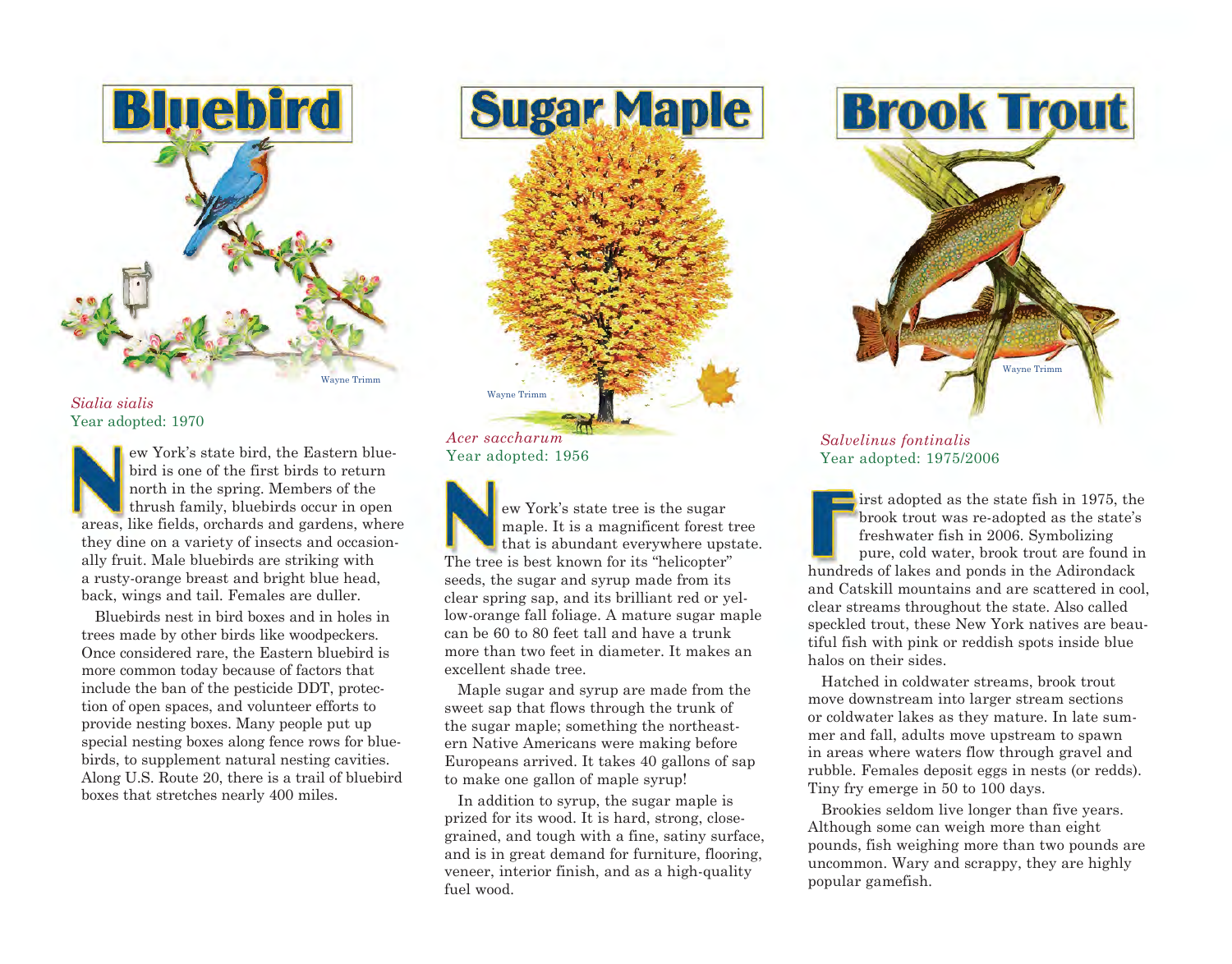ew York's state gem, the garnet gets its name from the Latin word for pomegranate, *malum granatum*, because of the gems resemblance to red pomegranate seeds. With hard, sharp edges, most garnet is used as an industrial abrasive for waterjet cutting, airblasting, polishing TV glass and filtering drinking water, but occasionally gem-quality stones are found. New York produces more garnet than any other state. Crystals up to three feet long have been found here, though most measure only five inches. Most garnet is red, but it can also be green, orange, brown, yellow and purple.



**Striped Bass** 



Frank Herec

### *Eurypterus remipes*  Year adopted: 1984

ew York's state fossil is the eurypterid. A close relative of horseshoe crabs, scorpions and spiders, the eurypterid lived more than 400 million years ago. Known as water scorpions, eurypterids are thought to be among the most fearsome swimming predators of the Paleozoic Era. They were found along the bottom of the shallow, brackish sea that extended from what is now Buffalo to Schenectady and south to Poughkeepsie. The fossils are rare worldwide, and only found in a few states in America. In New York, they are locally abundant in dolostone and shale that is 400 to 415 million years old. Most eurypterid fossils measure 4 to 8 inches in length.



*Argopecten irradians*  Year adopted: 1988

Native to New York, bay scallops may<br>be found in the small embayments<br>A close relative of horseshoe crabs,<br>scorpions and spiders, the eurypterid lived<br>more than 400 million years ago. Known in shallow water and in eelgrass ew York's state shell is the bay scallop. Native to New York, bay scallops may be found in the small embayments and tributaries of Long Island Sound, as well as in the Peconic Bays. They occur in shallow water and in eelgrass beds. After hatching from eggs, bay scallops go through a free-swimming stage before attaching themselves to submerged supports via secreted stems (byssal threads). They remain there until they reach one inch wide, at which time they change into free-roaming animals that move around by rapidly opening and closing their shells. Accompanied by a jet of water, these shell flaps can move smaller scallops several feet. Bay scallops feed on phytoplankton that they take in with the water used for breathing. These scallops are a favorite of seafood enthusiasts.

## *Morone saxatilis*  Year adopted: 2006

ew York's state saltwater fish, striped bass are important sport and commercial fish. Their speed, power and size make them a favorite of anglers. Striped bass are big, ranging from 18 to 55 inches in length and 3 to 70 pounds in weight. Anadromous, they move from the sea to freshwater to spawn. They generally occur around rocky areas near jetties and drop-offs. Stripers are migratory, seasonally entering New York's tidal portion of the Hudson River and coastal waters around Long Island. Smaller bass generally travel in large schools; larger bass usually move in small pods. Adult stripers are voracious feeders, primarily eating fish and invertebrates, especially crabs and squid. The Hudson River estuary is an important spawning ground for stripers.

Frank Herec